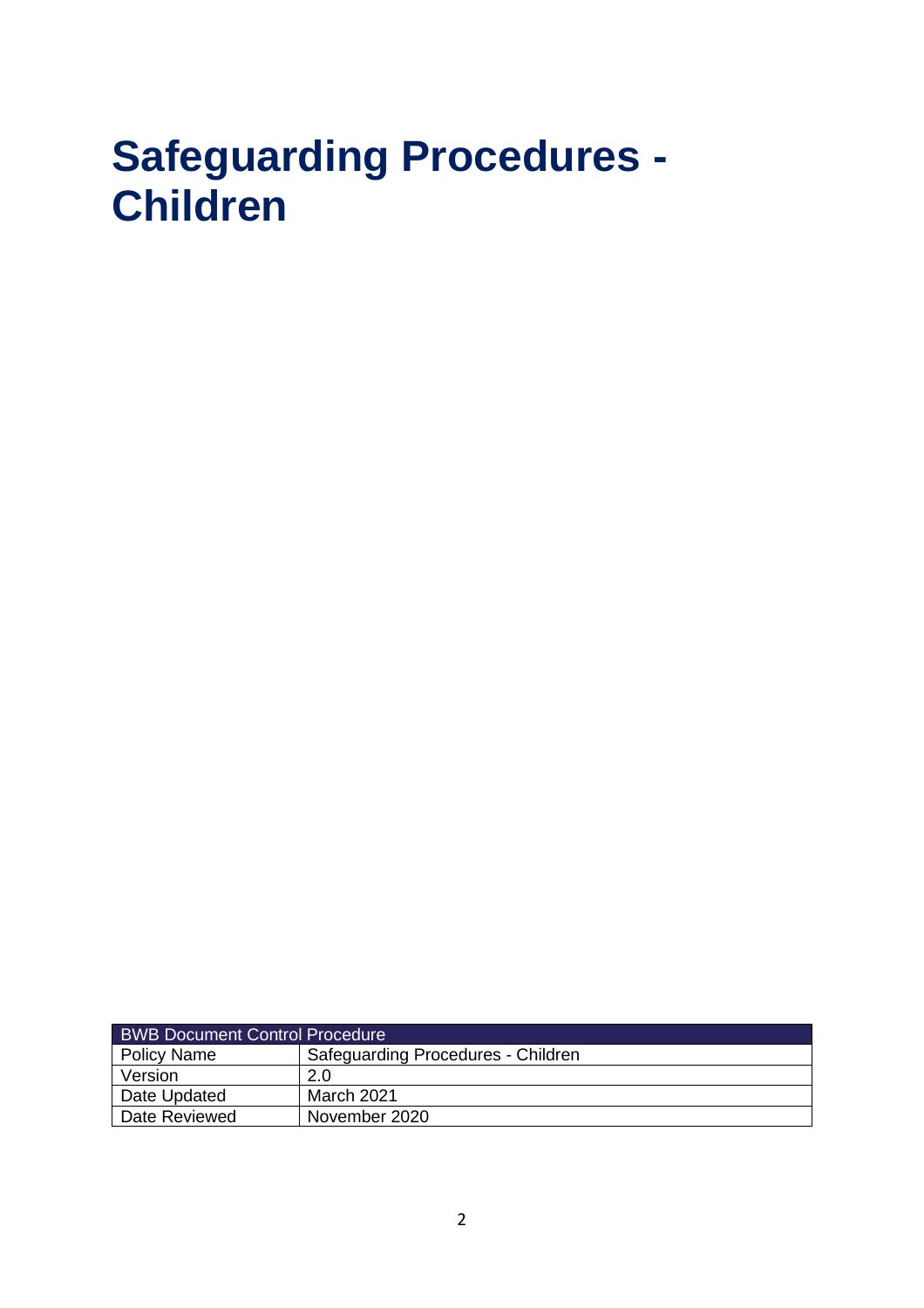### **1. Embedding British Wheelchair Basketball's Mission and Values**

British Wheelchair Basketball is committed to enabling a safe, inclusive and welcoming environment across our sport. Our mission to transform people's lives through wheelchair basketball threads through all aspects of participation; from training to competition, supporters to players, from domestic to international competition.

Our values symbolise our unique DNA and the culture of British Wheelchair Basketball – the values of pride, grit, united and drive, will be considered in the execution and interpretation of all policies and governance.

British Wheelchair Basketball's policies support the delivery of world-class governance across the sport and enable the realisation of our commitment to safely and inclusively engage with all participants and deliver both the mission and values of this outstanding sport.

### **2. Data Notice**

Personal Data will be handled during the implementation of British Wheelchair Basketball's policies. This Personal Data will be managed in line with British Wheelchair Basketball's Privacy Notice.

Please note that there will also be instances where personal data will be shared with third parties outside of British Wheelchair Basketball, either in carrying out our legal responsibilities or in retaining professional support.

Where the implementation of the Policy concludes in the imposition of sanctions, the individuals name, violation and sanction will be shared with interested parties (inside and outside of the sport) and via the British Wheelchair Basketball website.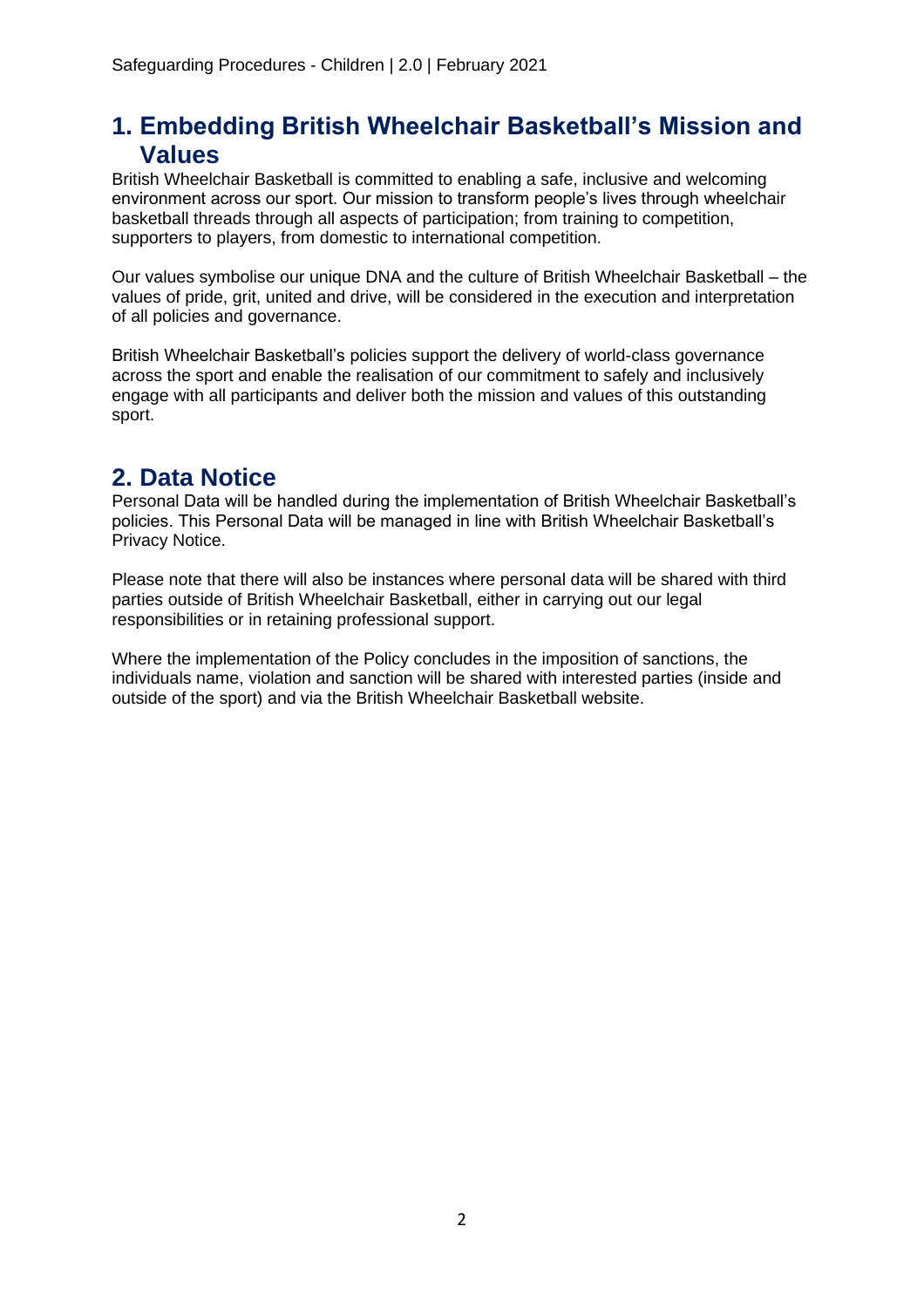### **3. Introduction**

This document details how to recognise, respond, record, report and refer safeguarding concerns where the victim is a child and should be read in conjunction with the following policies, statements and guidance which can be accessed via [www.britishwheelchairbasketball.co.uk](http://www.britishwheelchairbasketball.co.uk/)

- Safeguarding Policy
- Safeguarding Procedures Adults
- [Codes of Conduct](https://britishwheelchairbasketball.co.uk/mdocs-posts/codes-of-conduct/)
- [Disciplinary Policy](https://britishwheelchairbasketball.co.uk/mdocs-posts/disciplinary-policy-2/)
- [Closed Training Session Policy](https://britishwheelchairbasketball.co.uk/mdocs-posts/closed-training-session-policy/)
- [Safer Recruitment Guidance](https://britishwheelchairbasketball.co.uk/mdocs-posts/safer-recruitment/)
- [Away Trips and Hosting Guidance](https://britishwheelchairbasketball.co.uk/mdocs-posts/away-trips-and-hosting/)
- [Safe Use of Changing Facilities Guidance](https://britishwheelchairbasketball.co.uk/mdocs-posts/safe-use-of-changing-facilities-guidance/)
- [Photography and Livestream Guidance](https://britishwheelchairbasketball.co.uk/mdocs-posts/photography-and-live-streaming/)
- [Physical Contact in Sport Guidance](https://britishwheelchairbasketball.co.uk/mdocs-posts/physical-contact-in-sport/)
- **[Personal Care Guidance](https://britishwheelchairbasketball.co.uk/mdocs-posts/personal-care/)**
- [Responding to Allergies Guidance](https://britishwheelchairbasketball.co.uk/mdocs-posts/responding-to-allergies/)
- [Transporting Children or Young People in your Car Guidance](https://britishwheelchairbasketball.co.uk/mdocs-posts/transporting-children-or-young-people-in-your-car/)

Breaches of the documents listed above may result in disciplinary action from BWB.

### **4. Our Safeguarding Officers**

We have a dedicated Lead Safeguarding Officer at BWB to help respond to safeguarding concerns which arise. Our Lead Safeguarding Officer's contact details are:

**Name:** Samantha Rock

**Email:** [safeguarding@britishwheelchairbasketball.co.uk](mailto:safeguarding@britishwheelchairbasketball.co.uk) **Phone number:** 01509 279900

If you have a Safeguarding concern you can also contact:

**Name:** Jo Richards **Role:** Senior Safeguarding Lead/Participation Director **Email:** [safeguarding@britishwheelchairbasketball.co.uk](mailto:safeguarding@britishwheelchairbasketball.co.uk) **Phone number:** 01509 279900

**Name:** Jay Popat **Role:** Engagement Manager **Email:** [safeguarding@britishwheelchairbasketball.co.uk](mailto:safeguarding@britishwheelchairbasketball.co.uk) **Phone number:** 01509 279900

**Name:** Jayne Ellis **Role:** Performance Director **Email:** [safeguarding@britishwheelchairbasketball.co.uk](mailto:safeguarding@britishwheelchairbasketball.co.uk) **Phone number:** 01509 279900

Safeguarding concerns can be disclosed to any member of BWB staff.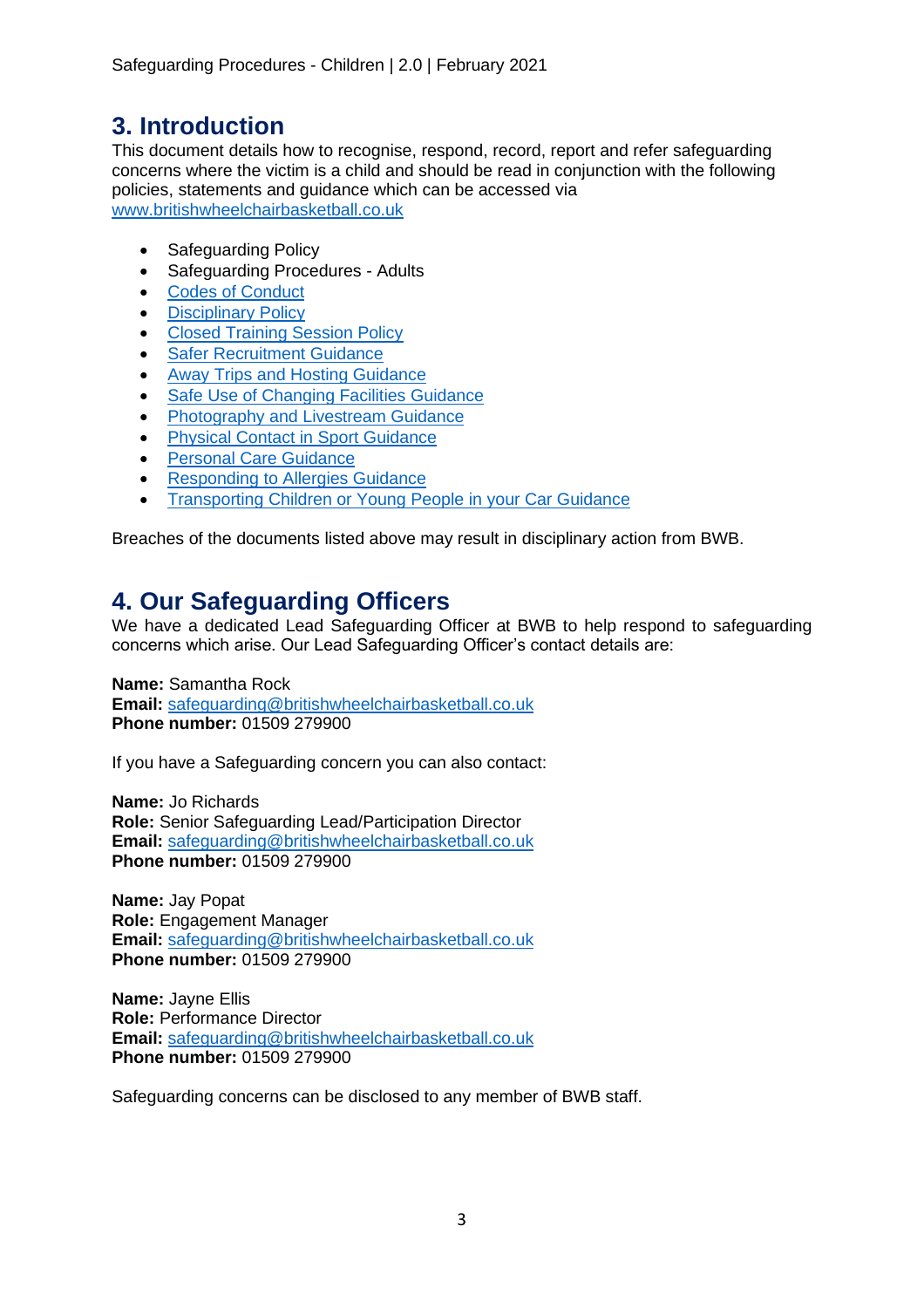## **5. Definition of a Child**

The United Nations Convention on the Rights of the Child defines a child as everyone under 18 unless "under the law applicable to the child, majority is attained earlier"

| <b>England</b>                                                                                                                                                                                                                                                                                                                                                 | <b>Scotland</b>                                                                                                                                                                                                                                                                                                                                                                                                                                         |  |
|----------------------------------------------------------------------------------------------------------------------------------------------------------------------------------------------------------------------------------------------------------------------------------------------------------------------------------------------------------------|---------------------------------------------------------------------------------------------------------------------------------------------------------------------------------------------------------------------------------------------------------------------------------------------------------------------------------------------------------------------------------------------------------------------------------------------------------|--|
| In England a child is defined as anyone<br>who has not yet reached their 18 <sup>th</sup> birthday.<br>Child protections guidance points out that<br>even if a child has reached 16 years of age<br>and is:<br>living independently<br>in further education<br>a member of the armed forces<br>in hospital; or<br>in custody in the secure estate<br>$\bullet$ | In Scotland, the definition of a child varies<br>in different legal contexts, but statutory<br>guidance which supports the Children and<br>Young People Act 2014, includes all<br>children and young people up to the age of<br>18. Where concerns are raised about a 16-<br>or 17- years old. Agencies will need to<br>consider which legislation or guidance is<br>appropriate to follow. Given the age and<br>situation of the young person at risk. |  |
| they are still legally children and should be<br>given the same protection and entitlements<br>as any other child.                                                                                                                                                                                                                                             | Paragraph 21 od the National guidance for<br>child protection in Scotland explains how<br>processionals should act to protect young<br>people from harm in different<br>circumstances.                                                                                                                                                                                                                                                                  |  |
| <b>Northern Ireland</b>                                                                                                                                                                                                                                                                                                                                        | Wales                                                                                                                                                                                                                                                                                                                                                                                                                                                   |  |
| In Northern Ireland The Children Order<br>1995 defines a child as a person under the<br>age of 18.                                                                                                                                                                                                                                                             | Section 3 of the Social services and well-<br>being Act 2014 states that a child is a<br>person who is aged under 18.                                                                                                                                                                                                                                                                                                                                   |  |

# **6. Responding to Safeguarding Concerns**

It is always difficult to hear about or witness harm or abuse experienced by a child or young person. The following points will be helpful for both you and the individual should a concern be raised.

#### **Do's**

- Take it seriously.
- Stay calm. Don't rush so as not to frighten the individual, as this may lead to the withholding of information.
- Be sensitive.
- Reassure the individual , that they were right to raise awareness of this issue. Listen carefully to what is said and try not to interrupt.
- Follow confidentiality procedures this includes telling the individual that you may have to inform others to help stop the abuse. Confidentiality must be maintained but any concerns or information relating to possible abuse must be shared on a need to know basis. Do not promise to keep secrets. In light of this, tell them what you will do next and with whom the information will be shared.
- Ensure the safety of the individual. If urgent medical attention is required, then call an ambulance, inform the doctors of concerns and ensure that they are aware of the safeguarding/protection issue.
- Take notes as soon as you can and then complete the incident report form. Avoid asking questions that suggest an answer (leading questions). All concerns will be treated with a non-judgmental and open mind and will be handled in an equitable manner.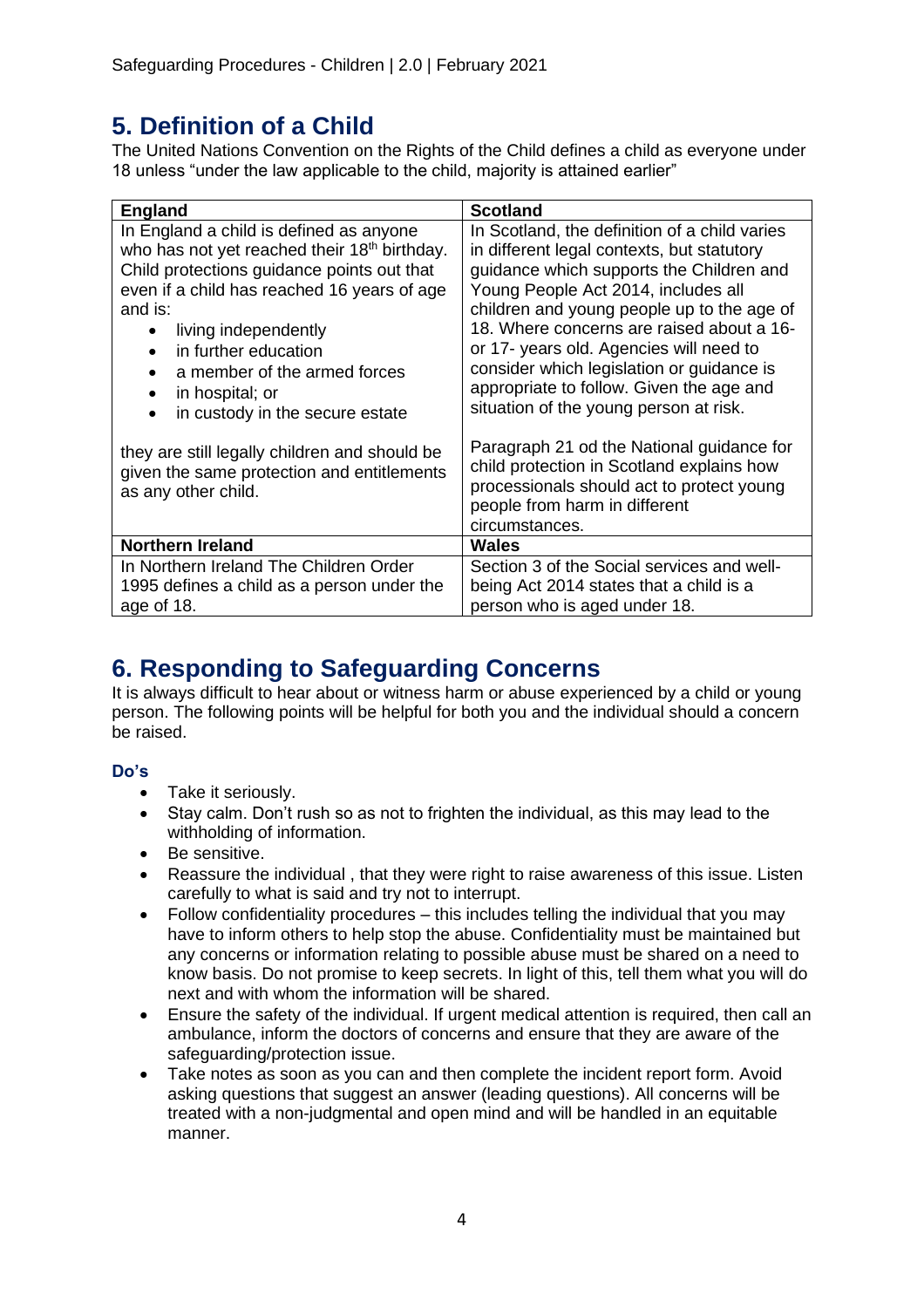In order to ensure that your wellbeing is not hindered during a safeguarding issue be aware that there are support mechanisms for you (the respondent) to access. Speak to your Line Manager, Head Coach, Club Welfare Officer or BWB Safeguarding Lead for advice.

#### **Don'ts**

- Dismiss or ignore the concern
- Don't rush into actions that may be inappropriate. Don't approach the alleged accuser and don't take actions that may compromise/destroy evidence.
- Don't express your emotions and/or make promises. The individual will need reassurance not an emotional response, blame or denial. Don't make promises you can't keep.
- Don't take sole responsibility. Consult, refer and hand over to appropriate person(s)
- Don't speculate or make assumptions. Outcomes will be focused on evidence and fact. In addition, don't assume that someone else is aware of the abuse and that they are taking action to stop it.
- Tell everyone.

Be aware of the possibility of forensic evidence if the concern relates to a recent incident of physical harm or injury and try to protect any supporting materials.

# **7. Recording Safeguarding Concerns**

The recording of **any** incident should follow this procedure. In all situations, including those in which the cause of concern arises either from an allegation of abuse or from suspicion of abuse, it is vitally important to record the details, regardless of whether they are shared with a statutory agency, as soon as possible using the Incident Reporting Template at Appendix 1.

An accurate note should be made at the time, or as soon as actually possible after the report or incident including the following information:

- Name of person reporting the incident.
- Date, time and location of the concern, allegation, incident, suspicious conversation or observation.
- Name, age and any impairment of the individual about whom there are concerns.
- Parties who were involved, including witnesses.
- What was said, seen or done and by whom.
- Name of the designated person, whether they have been contacted, and when.
- Immediate actions taken.
- Who else has been informed or should be informed?
- Whether a staff member or volunteer is involved in the allegation and any further action, e.g. suspension.
- Where relevant, reasons why there is no referral to a statutory agency.
- What support is required and has been offered to the child or young person at risk, the volunteer or member of staff involved.

The record should be clear and factual as it may be needed by child protection agencies and may, in the future, be used as evidence in court. Records should be kept securely and shared only with those who need to know about the incident. If someone has told you about the harm or abuse, use the words of the person.

Throughout the process of any safeguarding cases, accurate records should be made and maintained.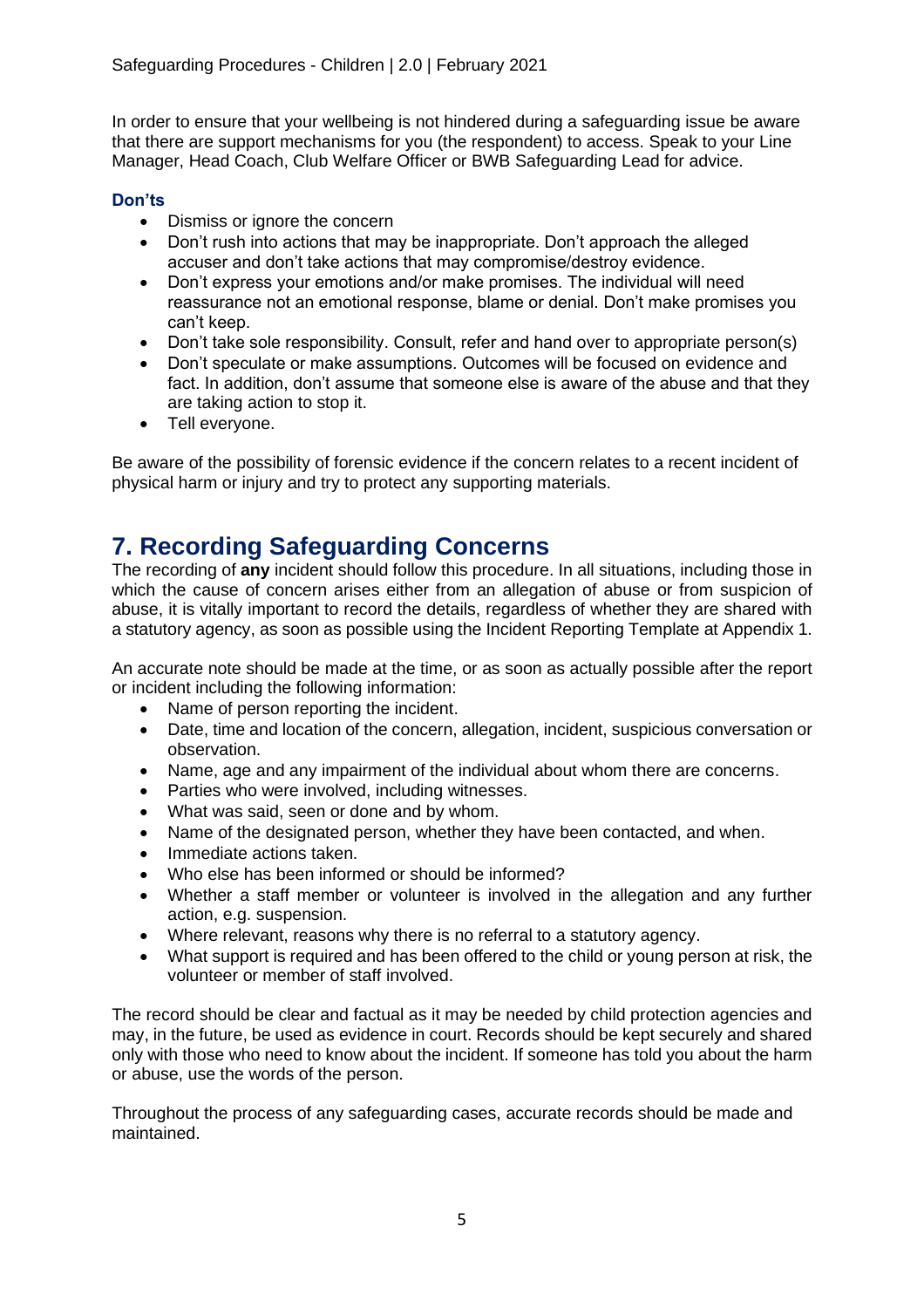### **8. Recognising Safeguarding Concerns**

You may become aware of possible harm or abuse to a child or young person in a number of ways:

- A child or young person may disclose present or historical abuse to you or a colleague
- A member of staff or coach may become suspicious that a child or young person is being abused
- You may become suspicious about the behaviour of a colleague
- A child or young person may allege that they are being abused by someone
- You may become aware of children/young people abusing one another.

#### **Definitions of child abuse**

The definitions below are taken from *Working Together to Safeguard Children - A guide to inter-agency working to safeguard and promote the welfare of children (Department of* Health, 2018)*.* In addition, examples of how these concerns may arise within wheelchair basketball activities are given.

Children may be abused in a family or in an institutional or community setting, by those known to them or, more rarely, by a stranger for example, via the internet. They may be abused by an adult or adults, or another child or children.

| <b>Physical Abuse</b><br>Physical abuse may involve hitting, shaking, throwing,<br>poisoning, burning or scalding, drowning, suffocating, or<br>otherwise causing physical harm to a child. Physical harm may<br>also be caused when a parent or carer fabricates the<br>symptoms of, or deliberately induces, illness in a child.                                                                                                                                                                                                          | <b>Examples of physical</b><br>abuse in wheelchair<br>basketball could be<br>handling a child<br>deliberately roughly or<br>hitting a child as a<br>means of control or<br>punishment. It could<br>include overplaying a<br>player.                                                    |
|---------------------------------------------------------------------------------------------------------------------------------------------------------------------------------------------------------------------------------------------------------------------------------------------------------------------------------------------------------------------------------------------------------------------------------------------------------------------------------------------------------------------------------------------|----------------------------------------------------------------------------------------------------------------------------------------------------------------------------------------------------------------------------------------------------------------------------------------|
| <b>Emotional Abuse</b><br>Emotional abuse is the persistent emotional maltreatment of a<br>child such as to cause severe and persistent adverse effects<br>on the child's emotional development.<br>It may involve<br>conveying to children that they are worthless or unloved,<br>inadequate, or valued only insofar as they meet the needs of<br>another person.<br>It may include not giving the child opportunities to express their<br>views, deliberately silencing them or 'making fun' of what they<br>say or how they communicate. | <b>Examples of emotional</b><br>abuse in wheelchair<br>basketball could be<br>repeatedly humiliating<br>or belittling a child<br>when they make a<br>mistake or setting them<br>drills that are above<br>their age and ability and<br>making them feel<br>worthless when they<br>fail. |
| age or developmentally inappropriate<br>It<br>may feature<br>expectations being imposed on children. These may include<br>interactions that are beyond the child's developmental<br>capability, as well as overprotection and limitation of<br>exploration and learning, or preventing the child participating<br>in normal social interaction. It may involve seeing or hearing<br>the ill-treatment of another.                                                                                                                           |                                                                                                                                                                                                                                                                                        |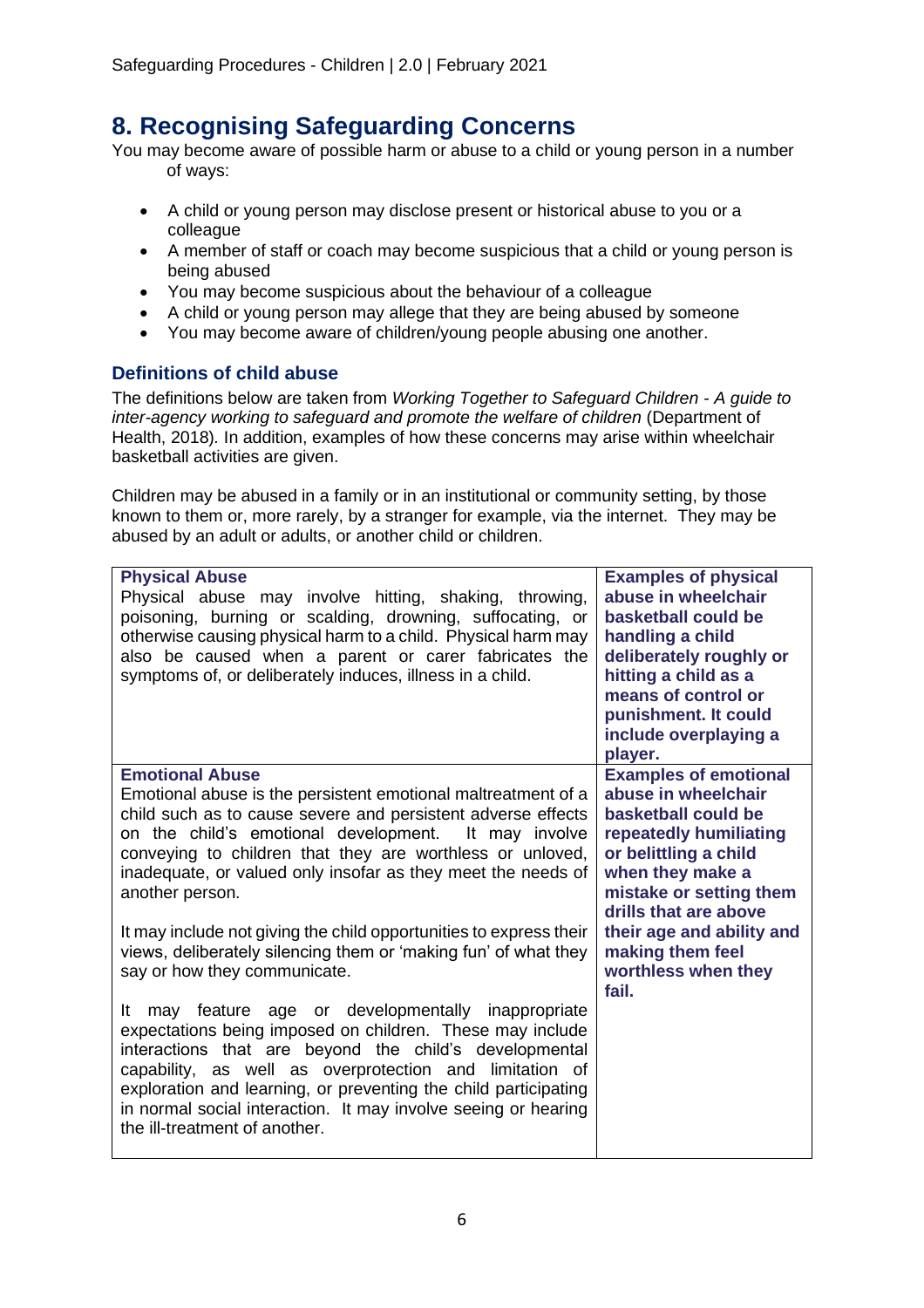| It may involve serious bullying (including cyber-bullying),<br>causing children frequently to feel frightened or in danger, or<br>the exploitation or corruption of children. Some level of<br>emotional abuse is involved in all types of maltreatment of a<br>child, though it may occur alone.                                                                                                                                                                                                                                                                                                                                                                                                                                                                                                                |                                                                                                                                                                                                                                                                                                                                                 |
|------------------------------------------------------------------------------------------------------------------------------------------------------------------------------------------------------------------------------------------------------------------------------------------------------------------------------------------------------------------------------------------------------------------------------------------------------------------------------------------------------------------------------------------------------------------------------------------------------------------------------------------------------------------------------------------------------------------------------------------------------------------------------------------------------------------|-------------------------------------------------------------------------------------------------------------------------------------------------------------------------------------------------------------------------------------------------------------------------------------------------------------------------------------------------|
| <b>Sexual Abuse</b><br>Sexual abuse involves forcing or enticing a child or young<br>person to take part in sexual activities, not necessarily<br>involving a high level of violence, whether or not the child is<br>aware of what is happening. The activities may involve<br>physical contact, including assault by penetration (for example,<br>rape or oral sex) or non-penetrative acts such as masturbation,<br>kissing, rubbing and touching outside of clothing.<br>They may also include non-contact activities, such as involving<br>children in looking at, or in the production of, sexual images,<br>watching sexual activities, encouraging children to behave in<br>sexually inappropriate ways, or grooming a child in preparation<br>for abuse. Sexual abuse is not solely perpetrated by adult | <b>Examples of sexual</b><br>abuse in wheelchair<br>basketball could be a<br>coach developing a<br>sexual relationship with<br>a young person,<br>touching a young<br>person in a sexually<br>inappropriate way or<br>targeting a child<br>through text or social<br>networking in order to<br>form an inappropriate<br>relationship with them. |
| males. Women can also commit acts of sexual abuse, as can<br>other children.                                                                                                                                                                                                                                                                                                                                                                                                                                                                                                                                                                                                                                                                                                                                     | <b>Sharing or asking for</b><br>candid images by<br>phones or the internet.                                                                                                                                                                                                                                                                     |
| <b>Neglect</b><br>Neglect is the persistent failure to meet a child's basic physical<br>and/or psychological needs, likely to result in the serious<br>impairment of the child's health or development. Neglect may<br>occur during pregnancy as a result of maternal substance<br>abuse. Once a child is born, neglect may involve a parent or<br>carer failing to:<br>· provide adequate food, clothing and shelter (including<br>exclusion from home or abandonment)<br>• protect a child from physical and emotional harm or danger<br>· ensure adequate supervision (including<br>the use of<br>inadequate caregivers), or<br>• ensure access to appropriate medical care or treatment.<br>It may also include neglect of, or unresponsiveness to, a child's<br>basic emotional needs.                      | <b>Examples of this in</b><br>wheelchair basketball<br>could include<br>overtraining a young<br>athlete to the extent that<br>they are very<br>dehydrated or placing a<br>child at risk of harm<br>through making them<br>train on with an injury.                                                                                              |

If any of the following incidents should occur, you should report them immediately to the Club Welfare Officer and/or Lead Safeguarding Officer and make a written record of what you have done, seen or heard. Parents/carers should also be informed of the incident if:

- you accidentally hurt a player
- he/she seems distressed in any manner
- a player appears to be sexually aroused by your actions
- a player misunderstands or misinterprets something you have said or done.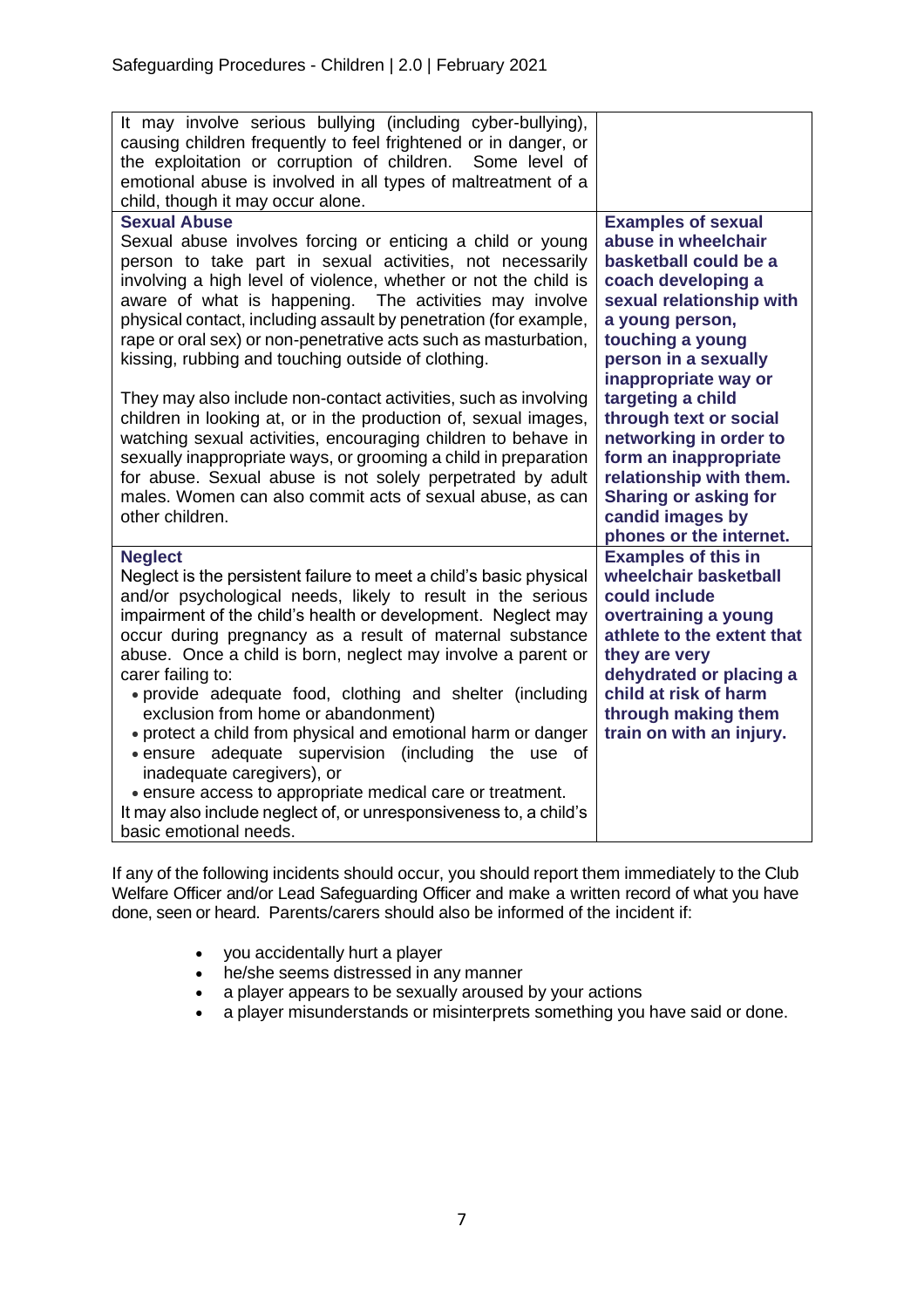#### **Other forms of abuse to be aware of**

| <b>Hazing</b>         | Any rituals, initiation activities, actions or situations, with<br>or without consent, which recklessly, intentionally or<br>unintentionally endangers the physical or emotional<br>wellbeing of children, young people and adults at risk.<br>BWB deems all hazing to be unacceptable.                                                                                                                                                                                                             |
|-----------------------|-----------------------------------------------------------------------------------------------------------------------------------------------------------------------------------------------------------------------------------------------------------------------------------------------------------------------------------------------------------------------------------------------------------------------------------------------------------------------------------------------------|
| Peer-on-peer abuse    | Children and young people can be taken advantage of<br>or harmed by their peers. Peer-on-peer abuse is any<br>form of physical, sexual, emotional and financial abuse,<br>and coercive control, exercised between individuals and<br>within relationships (both intimate and non- intimate).                                                                                                                                                                                                        |
| <b>Infatuations</b>   | Children and young people may develop an infatuation<br>with a member of Staff or volunteer who works with<br>them. Such situations should be handled sensitively to<br>maintain the dignity and safety of all concerned. Staff<br>should be aware that in such circumstances, there is a<br>high risk that words or actions may be misinterpreted<br>and that allegations could be made against Staff or<br>volunteer. They should therefore ensure that their own<br>behaviour is above reproach. |
| <b>Radicalisation</b> | The aim of radicalisation is to inspire new recruits,<br>embed extreme views and persuade vulnerable<br>individuals to the legitimacy of a cause. This may be<br>direct through a relationship, or through social media.                                                                                                                                                                                                                                                                            |
| <b>Bullying</b>       | Bullying is behaviour that hurts someone else such as<br>name-calling, hitting, pushing, spreading rumours,<br>threatening or undermining someone.                                                                                                                                                                                                                                                                                                                                                  |

In addition to the above categories, there are other forms of harm or abuse that should involve the police and other organisations working together to intervene under safeguarding policies and procedures to ensure a robust and timely response. These include:

- Sexual exploitation
- Honour based violence
- Forced marriage
- Membership of gangs inclined to use violence.

Many of these areas are addressed in your local multi-agency child or adults at risk safeguarding procedures.

#### **Poor Practice**

Sometimes, concerns may relate to poor practice, where an adult's or another child or young person's behaviour is inappropriate and may be causing distress to a child or young person. In the application of these procedures, poor practice includes any behaviour which contravenes BWB's Code of Conducts, brings the sport into disrepute, or which infringes an individual's rights. Any behaviour which causes harm or abuse, or which fails to fulfill the duty of care should be regarded as possible signs of abuse or harm and the safeguarding and/or disciplinary procedure should be followed.

Examples of poor practice include:

- use of excessive, physical or humiliating punishments
- failure to act when you witness possible abuse or bullying
- being unaware of, or breaching, any BWB policy such as the Code of Conduct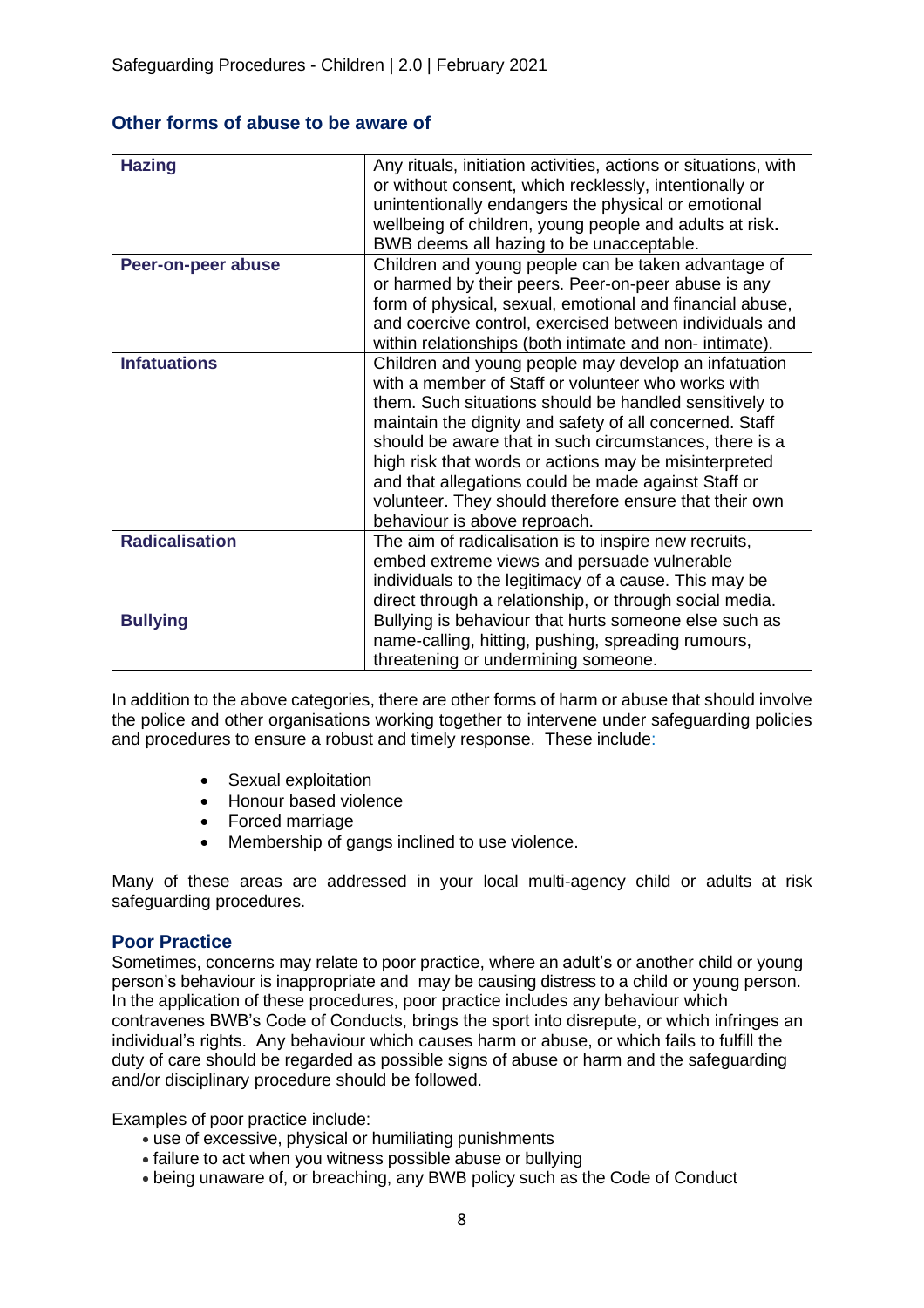- spending amounts of time alone with young people away from others
- inviting or allowing young people into your home where they will be alone with you
- engaging in rough, physical or sexually provocative activity, including so called horseplay
- allowing or engaging in any form of inappropriate touching
- allowing young people to use inappropriate language unchallenged
- making sexually suggestive comments even in fun
- reducing a person to tears as a form of control
- allowing allegations made by a child or young person to go unchallenged, unrecorded or not acted upon
- doing things of a personal nature for children or young people that they can do for themselves
- sharing a bedroom with a young person you are not related to, even with parental permission
- contacting children or young people on a one to one basis

**Note:** Some athletes may require assistance with personal care due to being very young or disabled. If a child or young person needs this level of support it should be made clear to their parent/carer that this can only be carried out by a designated carer and not by the coach or club staff. Even if the coach or club staff is trained in carrying out personal care tasks, this compromises their role and places them and the child or young person in a vulnerable position. These support arrangements should clearly be in place and agreed to by all parties prior to the activities commencing.

#### **Signs and Indicators of Abuse**

Indications that a child or young person may be being abused may include the following:

- Unexplained or suspicious injuries such as bruising, cuts or burns, particularly if situated on a part of the body not normally prone to such injuries.
- An injury for which the explanation seems inconsistent.
- They describe what appears to be an abusive act involving them.
- Someone else (a young person or adult) expresses concern about the welfare of another.
- Unexplained changes in behaviour (e.g. becoming very quiet, withdrawn or displaying sudden outbursts of temper).
- Inappropriate sexual awareness.
- Engaging in sexually explicit behaviour.
- Sudden or unusual distrust of adults, particularly those with whom a close relationship would normally be expected.
- Having difficulty in making friends.
- Being prevented from socialising with other young people.
- Displaying variations in eating patterns including overeating or loss of appetite; or a sudden weight change.
- Becoming increasingly dirty or unkempt.

It should be recognised that this list is not exhaustive and the presence of one or more of the indicators is not proof that abuse is actually taking place. A good working relationship with parents/carers will help to identify any other concerns that a child or young person may be experiencing, e.g. a family bereavement, which could cause some of the changes listed above.

**Remember it is not the responsibility of those working in wheelchair basketball to decide if abuse is occurring but it is their responsibility to act on any concerns by reporting them.**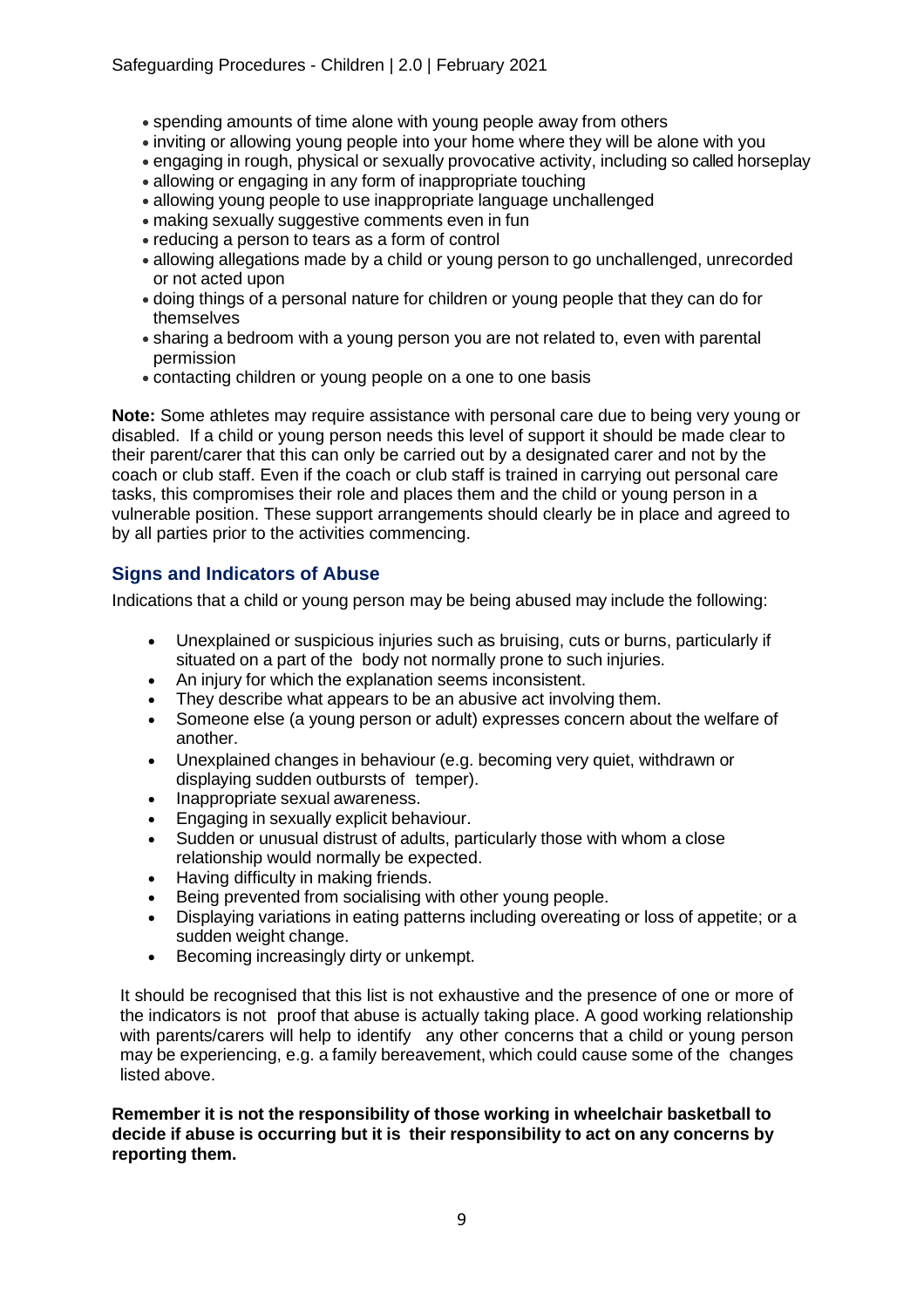#### **Raising Awareness and Potential Vulnerability**

Some children and young people may have additional vulnerabilities or experiences.

#### **Disabled People**

Disabled people are at an increased risk of being abused compared with their non-disabled peers. They are also less likely to receive the protection and support they need when they have been abused.

Disabled people might be additionally vulnerable because they may:

- Have an increased possibility of isolation
- Be subject to greater negative experiences in society
- Have additional needs of support
- Need to use alternative methods of communication (both sending and receiving)
- Not be believed
- Have medical needs that are used to explain abuse
- Not want to raise issues at the risk of exclusion or lack/withdrawal of activity

#### **People from ethnically diverse groups**

People from ethnically diverse groups are additionally vulnerable because they may be:

- Experiencing racism and racist attitudes
- Have difficulty communicating using the English language
- Victims of prejudices and assumptions i.e. have an advantage in a particular sport due to their ethnicity etc.
- Reluctant to draw attention to themselves
- Experiencing racism through being ignored by people in authority

#### **People who identify as LGBTQI+**

People who identify as LGBTQI+ may be additionally vulnerable because they may be:

- Experiencing sexist, homophobic and transphobic attitudes
- Victims of prejudices and assumptions
- Reluctant to draw attention to themselves

#### **Children and young people who undertake leadership roles**

Children and Young People are actively encouraged to undertake leadership roles in wheelchair basketball. BWB believes that supporting the development of young leaders will benefit the growth of both the sport and our coach, volunteer and match official capacity. However, although a young leader may undertake a role such as; club coach, volunteer or as an official, it is important to remember that anyone under the age of 18 is still legally a child.

#### **Best Practice**

Applying the good practice examples below will allow all members at your club to feel safe and supported in your club or organisation:

- Treat everyone with respect and fully implement equal opportunities.
- Challenge stereotypes and celebrate difference.
- Ensure your anti-bullying policies are up-to-date and that everyone is made aware of these.
- Let members know that they can talk to club staff and that their privacy will be respected.
- Promote that your club or organisation is open and inclusive to all.
- Ensure staff and volunteers attend training and understand the needs and vulnerabilities of members.
- Encourage participants to be themselves.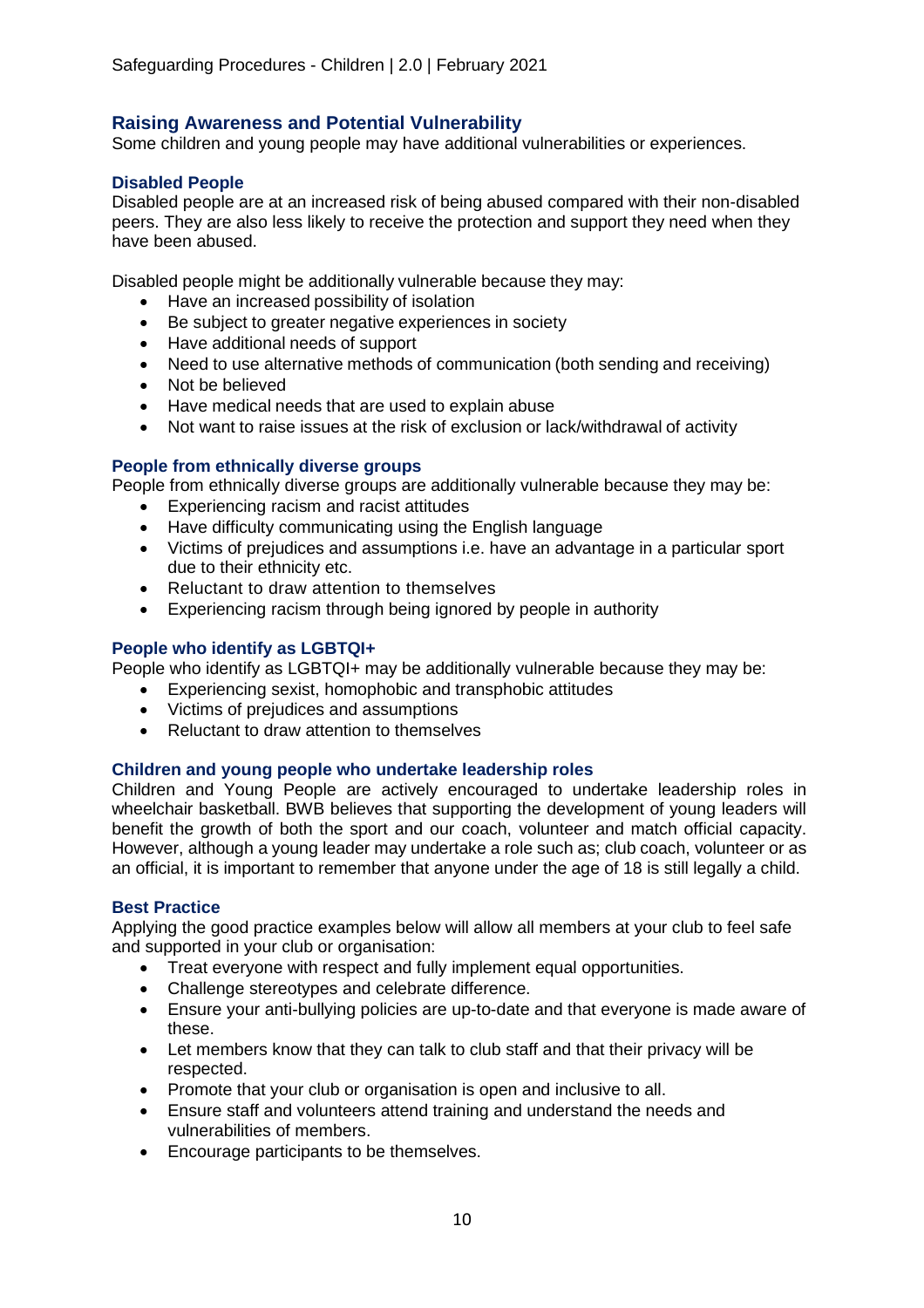#### **Everyone has a duty to act on and take concerns seriously.**

Whilst it is not your role to 'diagnose' abuse or harm it is every individual member's responsibility to take whatever steps are necessary to ensure that any matters of concern are referred to the appropriate person in accordance with the safeguarding procedures.

In all instances, even though you may be able to deal competently with the situation, you **must** inform the Club Welfare Officer and/or the BWB Lead Safeguarding Officer.

## **9. Reporting and Referring Safeguarding Concerns**

#### **Gaining Consent from Children and Young People**

It is best practice to gain the consent of the child or young person before you make a referral either to a Club/Event Welfare Officer, our Lead Safeguarding Officer or statutory agencies. However, you do not need their consent if you believe the child or young person is currently at or has been at risk of harm, abuse or neglect or where gaining parental/carers consent to share confidential information would jeopardise the safety of a child or young person.

Any investigation from BWB, would commence once any police or children's social care enquiries have been concluded.

#### **Referring Concerns**

If you are concerned about abuse or neglect towards a child or young person from the individuals' family, a report should be made to the Police and/or children's social care.

If you are concerned about abuse or neglect towards a child or young person from a professional (i.e. BWB member of staff or volunteer, coach, official, teacher etc.) then a report should be made to the Local Authority Designated Person for Safeguarding if they have:

- Behaved in a way that has harmed or may have harmed a child or young person, including abusing their position of trust.
- Possibly committed a criminal offence against, or related to, a child or young person.
- Behaved towards a child or young person in a way that indicates they may pose a risk of harm including breaching their Code of Conduct relating to Safeguarding.

Any individual may make a referral themselves directly to statutory authorities, particularly if they are concerned about a child or young person's immediate safety, or if they are having difficulty contacting the Club/Event Welfare Officer or our Lead Safeguarding Officer. Any individual may also contact statutory authorities if they are concerned that information about a safeguarding concern has not been acted upon appropriately.

#### **Confidentiality**

Some children and young people may seek to speak to club coaches, staff or volunteers in confidence about harm or abuse. Staff must understand that it is not possible to give absolute guarantees of confidentiality because they would be unable to take steps to protect them or others

Personal information acquired in the course of being involved in sport with children and young people can be regarded as confidential. However, information that relates to potential or actual harm must be passed on in line with BWB's information sharing and data protection guidance.

Every effort should also be made to ensure that confidentiality is maintained with information shared on a 'need to know basis' only. This includes but is not limited to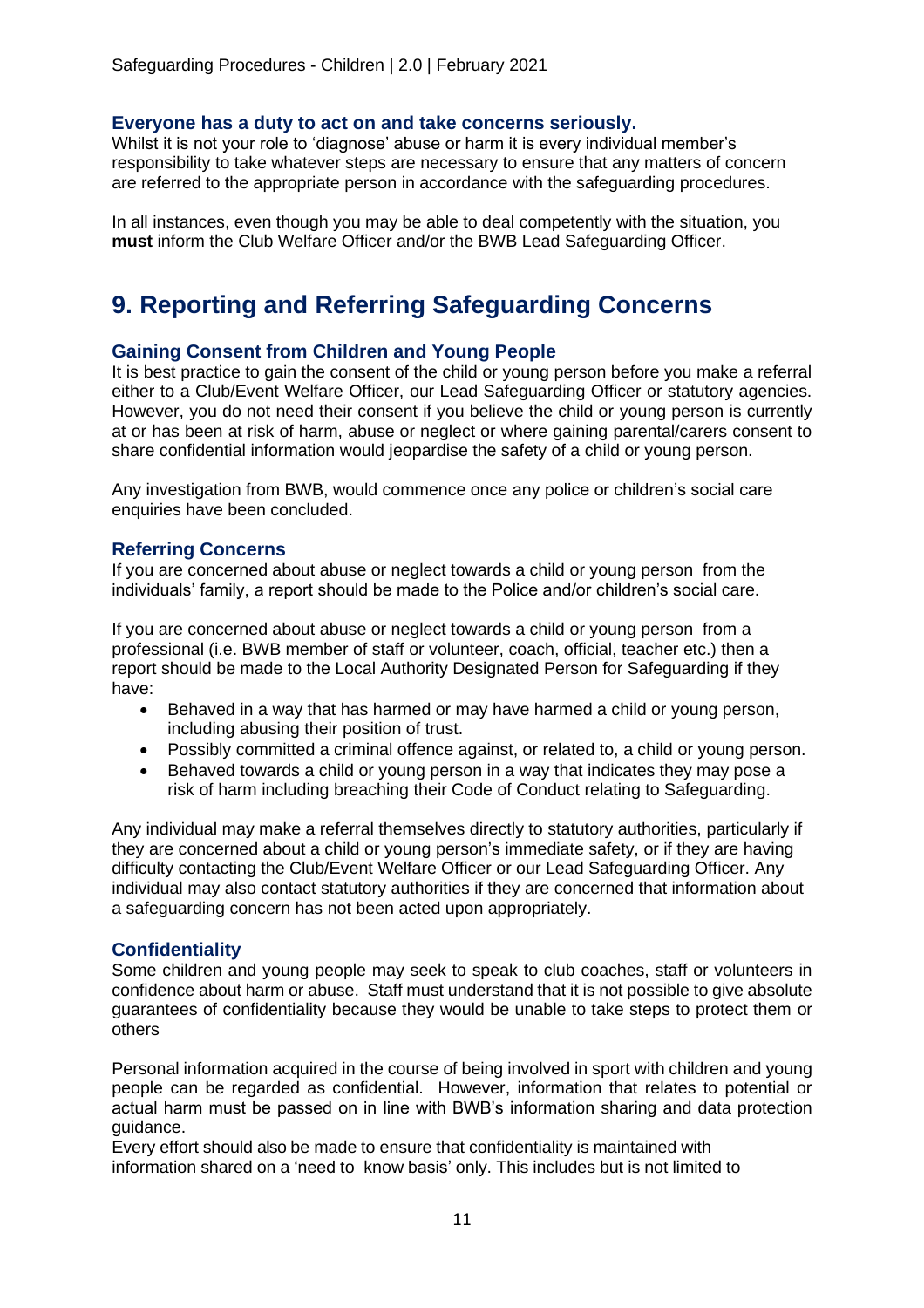the following people:

- The Club or Event Welfare Officer;
- The parents/carers of the person who is alleged to have been abused (only following advice from LSO and/or Children's or Adult's Social Care);
- Children's or Adult's Social Care/police:
- BWB Lead Safeguarding Officer and BWB Chief Executive;
- The alleged abuser (and parents/carers if the alleged abuser is a young person) **but only** following advice from the LSO and/or Children's Social Care or Police.

#### **Information sharing and data protection**

Information should be stored in a secure place with limited access to designated people, in line with data protection laws (e.g. that information is accurate, relevant and secure).

The seven golden rules of information sharing are:

**1. Remember that the Data Protection Act is not a barrier to sharing information** but provides a framework to ensure that personal information about living persons is shared appropriately

**2. Be open and honest** with the person (and/or their family where appropriate) from the outset about why, what, how and with whom information will, or could be shared, and seek their agreement, unless it may put them or someone else at risk or inappropriate to do so.

**3. Seek advice** if you are in any doubt, without disclosing the identity of the person where possible.

**4. Share with consent where appropriate** and, where possible, respect the wishes of those who do not consent to share confidential information. You may still share information without consent if, in your judgement, that lack of consent can be overridden in the public interest. You will need to base your judgement on the facts of the case.

**5. Consider safety and well-being:** Base your information sharing decisions on considerations of the safety and well-being of the person and others who may be affected by their actions.

**6. Necessary, proportionate, relevant, accurate, timely and secure:** Ensure that the information you share is necessary for the purpose for which you are sharing it, is shared only with those people who need to have it, is accurate and up-to-date, is shared in a timely fashion, and is shared securely.

**7. Keep a record** of your decision and the reasons for it – whether it is to share information or not. If you decide to share, then record what you have shared, with whom and for what purpose.

# **Reporting to the Disclosure and Barring Service**

#### **England, Wales and Northern Ireland**

The duty to refer to the DBS is met when an employer (includes those who volunteer) has dismissed or removed a person from regulated activity or would or may have if the person had not left, resigned, retired, been made redundant or moved to another position because the person has:

- Been cautioned or convicted for a 'relevant offence'. A 'relevant offence' for the purposes of referrals to the DBS is an offence that would result in the individual's automatic inclusion in the Children's or Adults' barred list.
- Engaged in 'relevant conduct'. 'Relevant conduct' is that which endangers or is likely to endanger children, young people or adults at risk.
- Satisfied the 'harm test.' The 'harm test' is met when an employer believes that an individual may harm, may cause to be harmed, may put at risk of harm, may attempt to harm or may incite another person to harm a child, young person or adult at risk.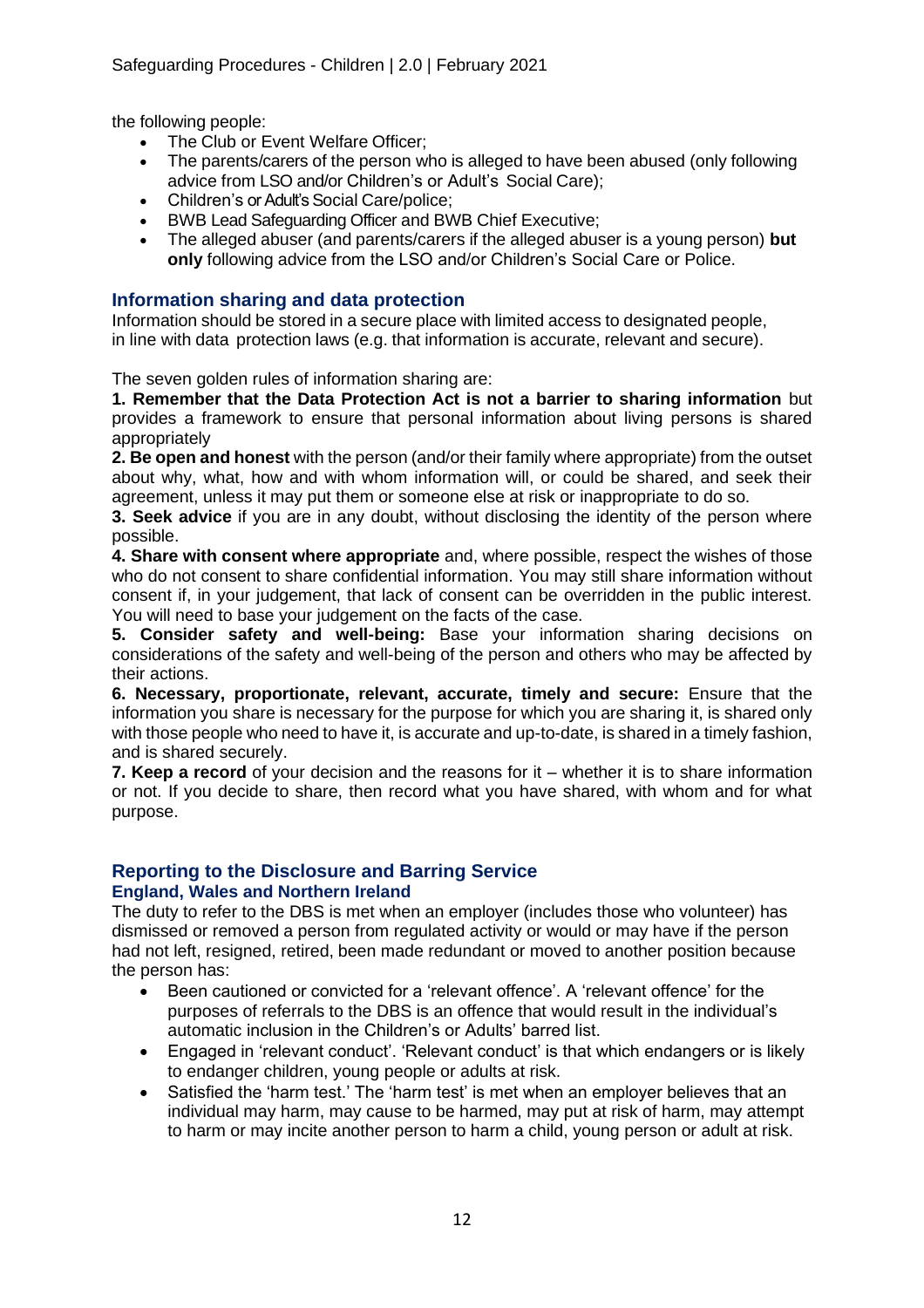Referrals to the DBS should be made once investigations and disciplinary processes are complete (even if the person has left their role). Referrals must be made even if a significant period has passed between the allegation and the gathering of evidence to support a decision to make a referral.

#### **Scotland**

The duty to refer to Disclosure Scotland is met when an individual (staff or volunteer) has engaged in harmful behaviour when working with children, young people or adults at risk and this meant that as a result of that behaviour the person was dismissed, would have been dismissed but they left before they could be or was transferred permanently away from work with children, young people and adults at risk. Reports should be made to Disclosure Scotland within three months of a disciplinary decision being made.

#### **Reporting to British Wheelchair Basketball**

Report all safeguarding concerns and incidents of poor practice to BWB's lead Safeguarding Officer as son as possible after the incident.

### **10. Monitoring and Evaluation**

BWB will review all cases routinely and report to the BWB Board, to see if changes need to be made to policies/procedures or lessons can be learnt. All involved in a case will have an opportunity to provide feedback so procedures can be continually improved.

*BWB reserves the right to engage a support body in the Triage, Investigation, Hearing, Appeal and Case Management of any BWB Safeguarding/Disciplinary Case. All Case data will be shared with the supporting body for the purposes of case resolution only.*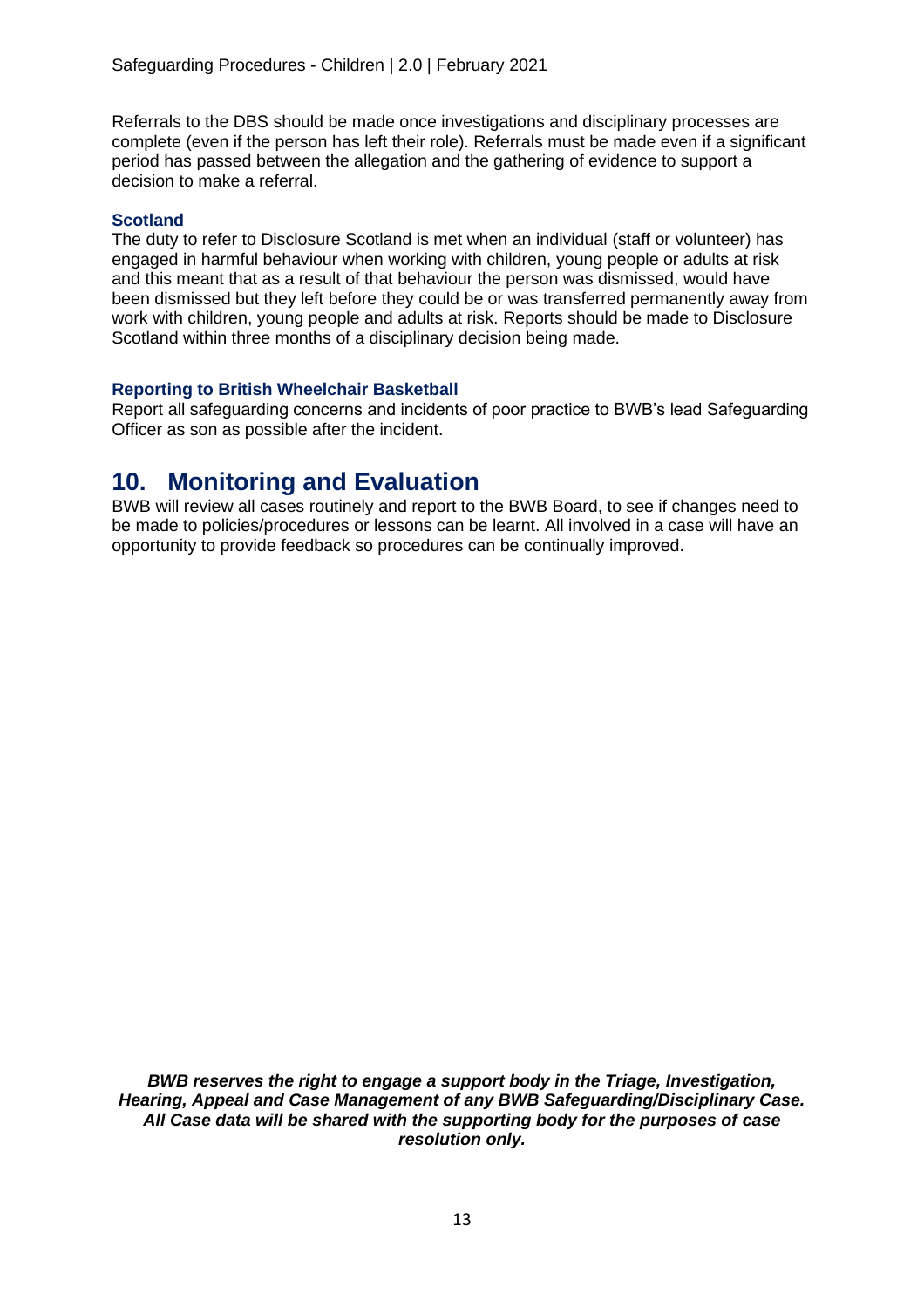### **11. Safeguarding Procedure**

There are three processes for responding to a concern about abuse or neglect:

- 1. Concerns about abuse in or outside of the family setting.
- 2. Concerns about abuse or poor practice from BWB staff.
- 3. Concerns about abuse or poor practice from an individual in wheelchair basketball but not employed by BWB (e.g. club coach, committee member, official, volunteer or participant).

Each process has its own simple flowchart for you to follow, however, if at any time you are unsure on what process to follow, please contact our Lead Safeguarding Officer.

### **Concerns about abuse (in or outside of the family setting)**

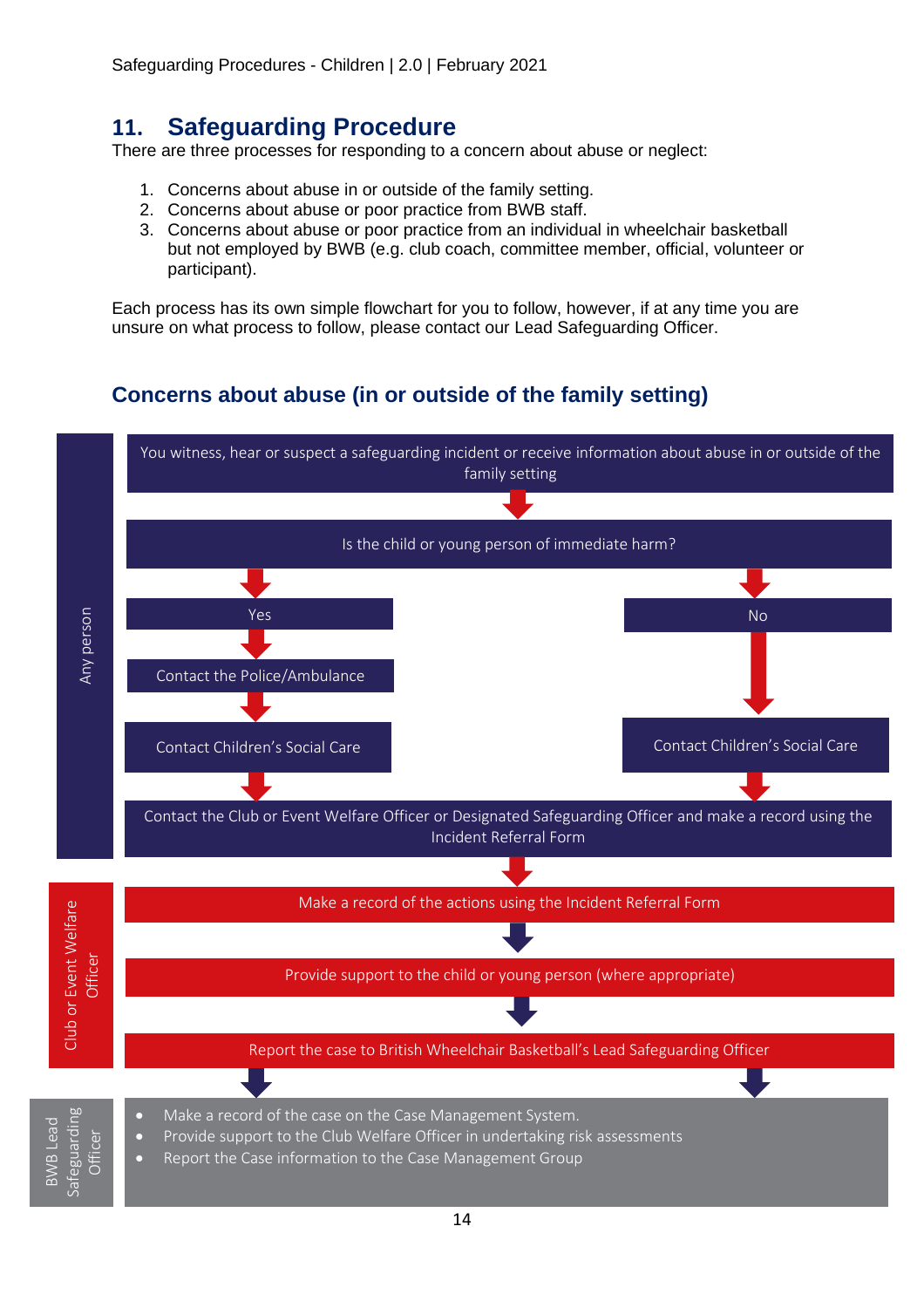### **Concerns about abuse or poor practice from BWB staff, contractors or freelancers**

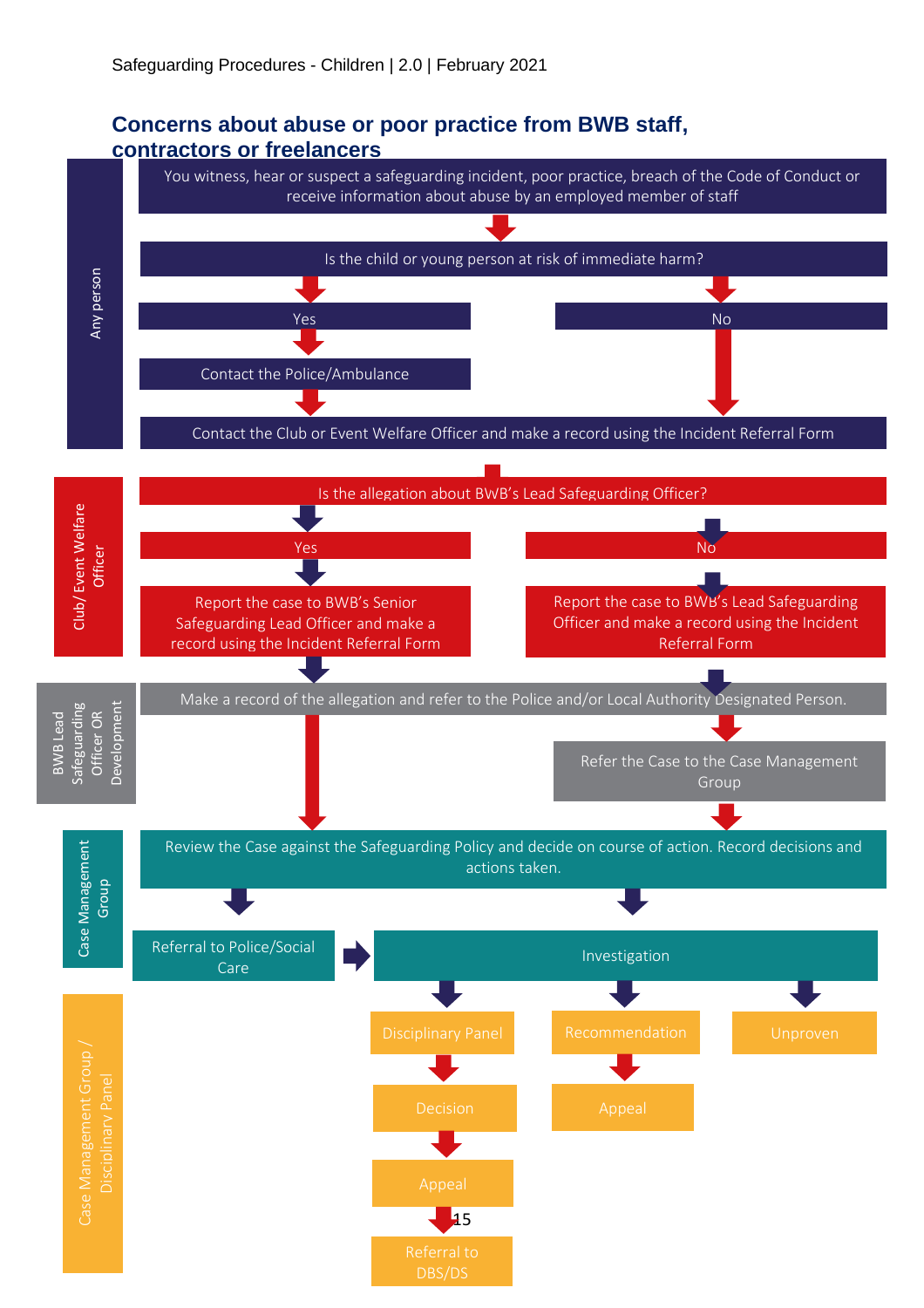### **Concern about the abuse or poor practice from an individual in wheelchair basketball but not employed by BWB (e.g. a club coach, committee member, official, volunteer or participant)**

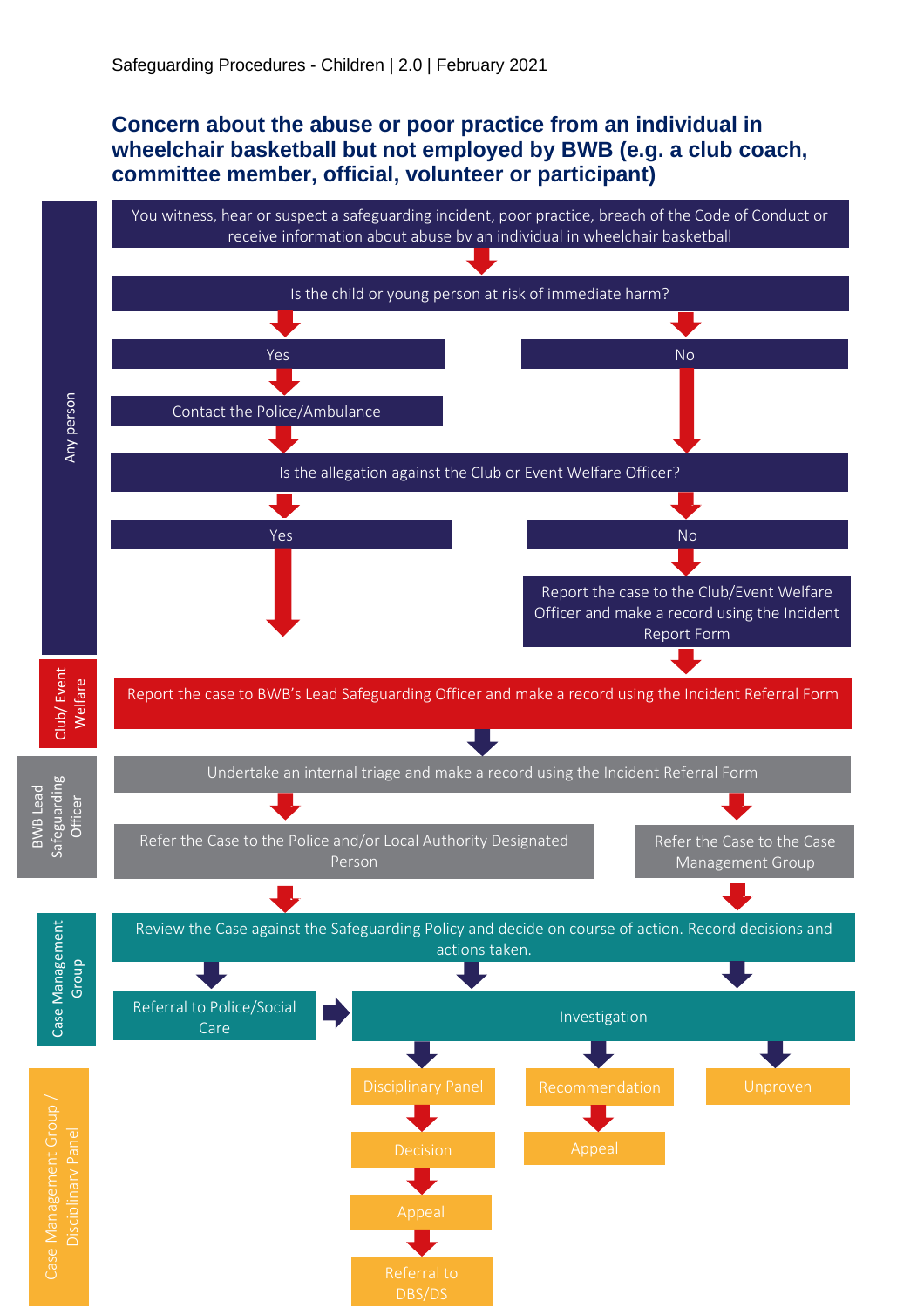# **Appendices**

### **Appendix 1: Template incident referral form**

This document will be stored securely and processed in line with British Wheelchair Basketball's Data Privacy Notice.

| Person reporting the incident                                                            |  |  |
|------------------------------------------------------------------------------------------|--|--|
| Name:                                                                                    |  |  |
| Home Address:                                                                            |  |  |
|                                                                                          |  |  |
| Club:                                                                                    |  |  |
| Contact number:                                                                          |  |  |
| Person affected/injured                                                                  |  |  |
| Name:                                                                                    |  |  |
| Home Address:                                                                            |  |  |
|                                                                                          |  |  |
| Date of birth:                                                                           |  |  |
| Gender:                                                                                  |  |  |
| Contact number:                                                                          |  |  |
| Club:                                                                                    |  |  |
| <b>Parent/carers information</b>                                                         |  |  |
| Name:                                                                                    |  |  |
| Home Address:                                                                            |  |  |
| Contact number:                                                                          |  |  |
| Email address:                                                                           |  |  |
|                                                                                          |  |  |
| Have parents/carers been notified of this incident?<br>Yes<br>П                          |  |  |
| <b>No</b><br>п                                                                           |  |  |
| If YES please provide details of what was said/action agreed:                            |  |  |
|                                                                                          |  |  |
|                                                                                          |  |  |
|                                                                                          |  |  |
|                                                                                          |  |  |
|                                                                                          |  |  |
| Are you reporting your own concerns or responding to concerns raised by someone<br>else? |  |  |
| Reporting my own concerns<br>□                                                           |  |  |
| Reporting concerns raised by someone else<br>$\perp$                                     |  |  |
| If reporting concerns raised by some else, please provide further information below:     |  |  |
| Name:                                                                                    |  |  |
| Position within the sport or relationship to child or adult at risk:                     |  |  |
| Contact number:                                                                          |  |  |
| Email address:                                                                           |  |  |
| <b>Accident/Incident</b>                                                                 |  |  |
| Time:<br>Date:                                                                           |  |  |
|                                                                                          |  |  |
| Place:                                                                                   |  |  |
|                                                                                          |  |  |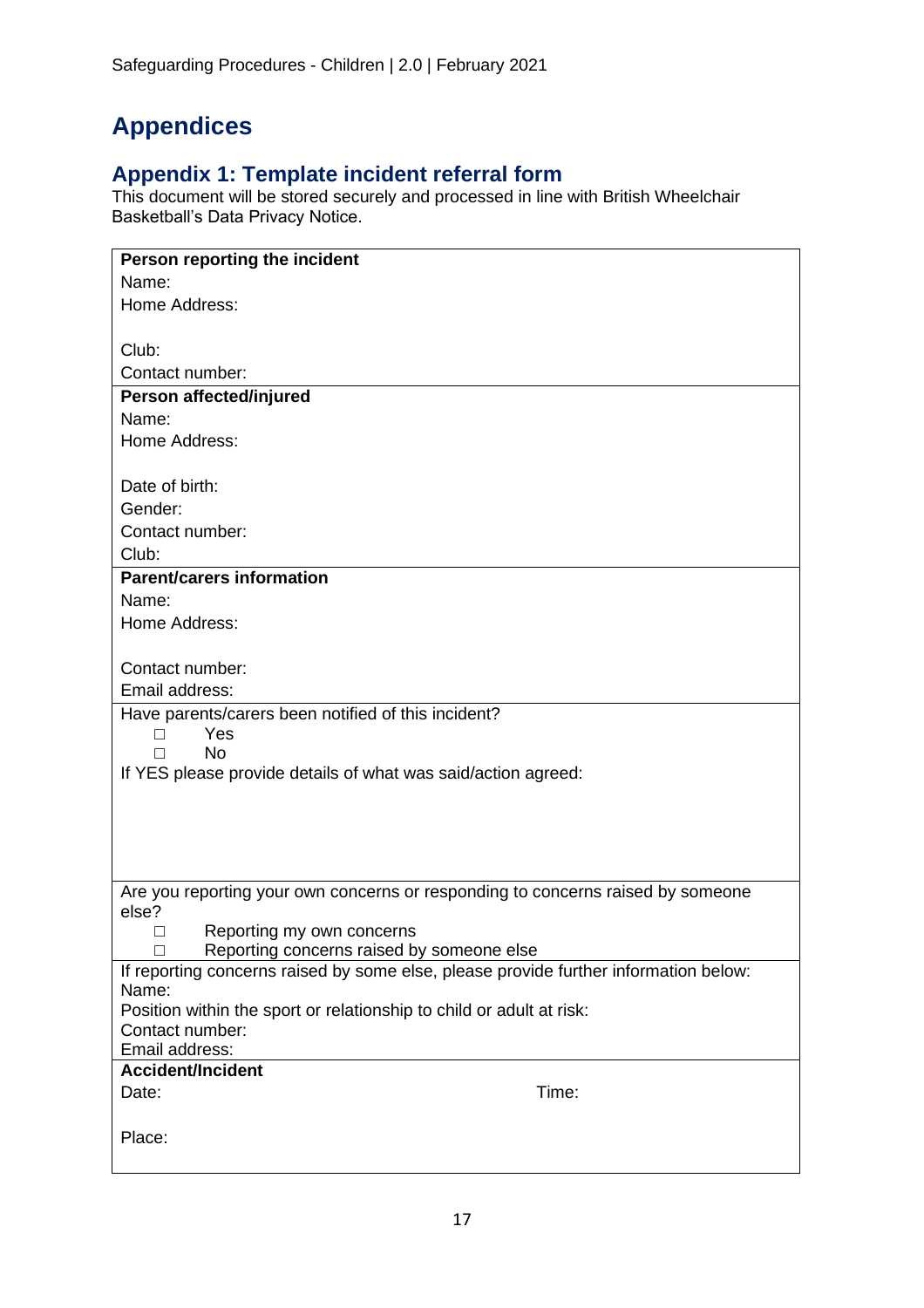| Details of the incident or concerns:                                                                 |       |  |
|------------------------------------------------------------------------------------------------------|-------|--|
|                                                                                                      |       |  |
|                                                                                                      |       |  |
|                                                                                                      |       |  |
|                                                                                                      |       |  |
| <b>Action taken:</b>                                                                                 |       |  |
|                                                                                                      |       |  |
|                                                                                                      |       |  |
|                                                                                                      |       |  |
|                                                                                                      |       |  |
| Has the incident been reported to any external agencies?                                             |       |  |
| Yes<br>П<br><b>No</b><br>$\Box$                                                                      |       |  |
|                                                                                                      |       |  |
| If yes please provide further details:                                                               |       |  |
| Name of organisation or agency:                                                                      |       |  |
|                                                                                                      |       |  |
| Contact person:                                                                                      |       |  |
| Contact number:                                                                                      |       |  |
| Email:                                                                                               |       |  |
| Agreed action or advice given:                                                                       |       |  |
|                                                                                                      |       |  |
|                                                                                                      |       |  |
|                                                                                                      |       |  |
| Please provide details of any witnesses to the incident:<br>Name:                                    |       |  |
|                                                                                                      |       |  |
| Position within the club or relationship to the child or adult at risk:<br>Date of birth (if child): |       |  |
| Address:                                                                                             |       |  |
|                                                                                                      |       |  |
| Contact number:                                                                                      |       |  |
| Email address:                                                                                       |       |  |
| Please provide details of any person involved in this incident or alleged to have                    |       |  |
| caused the incident                                                                                  |       |  |
| Name:                                                                                                |       |  |
| Position within the club or relationship to the child or adult at risk:                              |       |  |
| Date of birth (if child):                                                                            |       |  |
| Address:                                                                                             |       |  |
| Contact number:                                                                                      |       |  |
| Email address:                                                                                       |       |  |
| Signed:                                                                                              | Date: |  |
|                                                                                                      |       |  |
| <b>Print Name:</b>                                                                                   |       |  |

**Contact the Lead Safeguarding Officer in line with BWB's reporting procedures.**